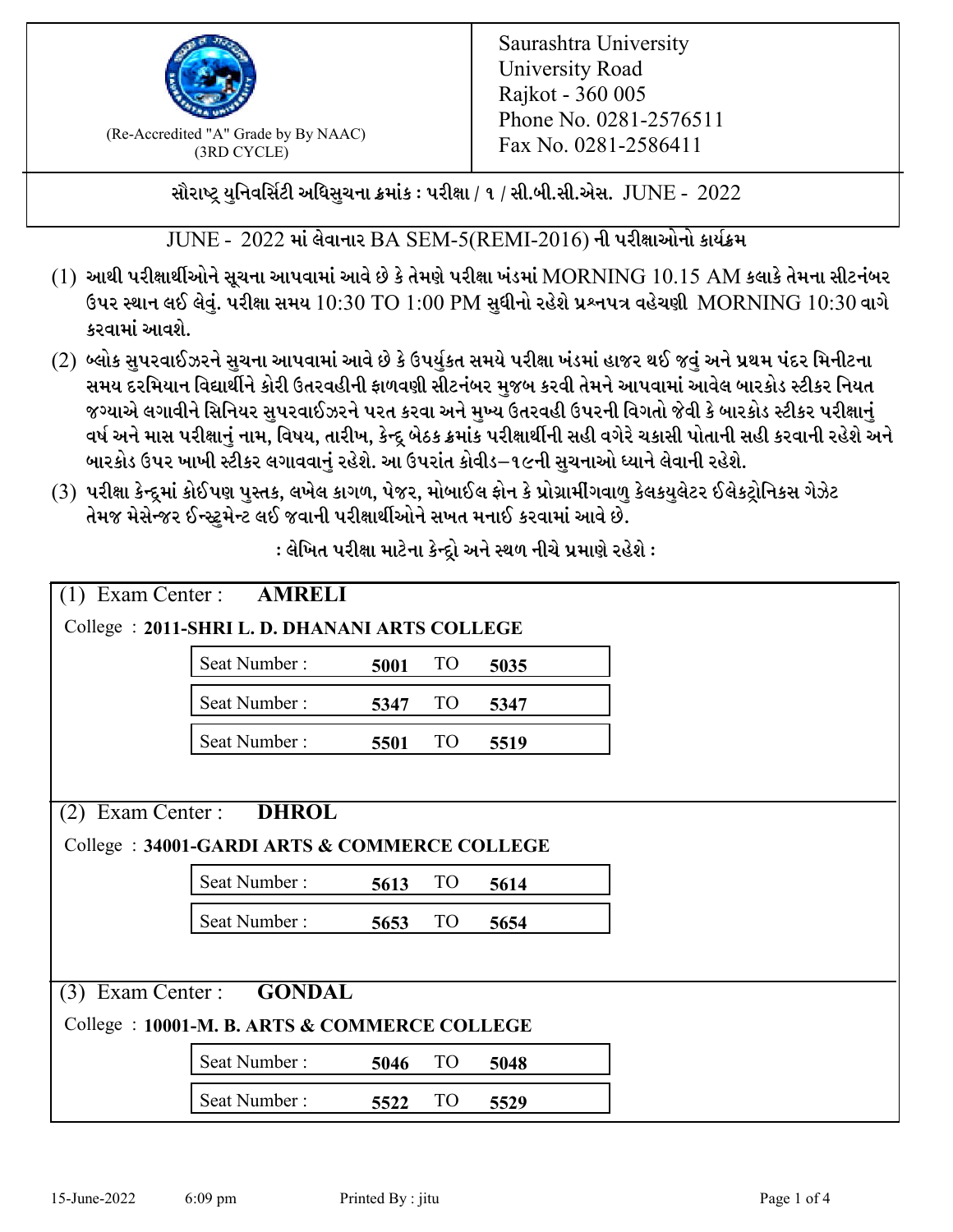| (4)                                | Exam Center : JASDAN                                  |      |                 |      |  |  |  |
|------------------------------------|-------------------------------------------------------|------|-----------------|------|--|--|--|
|                                    | College: 57002-SHRI HARIBAPA ARTS & COM. COLLEGE      |      |                 |      |  |  |  |
|                                    | Seat Number:                                          | 5334 | <b>TO</b>       | 5334 |  |  |  |
|                                    | Seat Number:                                          | 5337 | TO <sub>1</sub> | 5344 |  |  |  |
|                                    | Seat Number:                                          | 5346 | TO <sub>1</sub> | 5346 |  |  |  |
|                                    | Seat Number:                                          | 5365 | TO <sub>1</sub> | 5366 |  |  |  |
|                                    | Seat Number:                                          | 5639 | <b>TO</b>       | 5645 |  |  |  |
|                                    | Seat Number:                                          | 5626 | <b>TO</b>       | 5626 |  |  |  |
|                                    |                                                       |      |                 |      |  |  |  |
| $(5)$ Exam Center :                | <b>JETPUR</b>                                         |      |                 |      |  |  |  |
|                                    | College : 14001-BOSAMIYA ARTS & COMMERCE COLLEGE      |      |                 |      |  |  |  |
|                                    | Seat Number:                                          | 5098 | T <sub>O</sub>  | 5108 |  |  |  |
|                                    | Seat Number:                                          | 5521 | TO <sub>1</sub> | 5521 |  |  |  |
|                                    | Seat Number:                                          | 5543 | <b>TO</b>       | 5548 |  |  |  |
|                                    |                                                       |      |                 |      |  |  |  |
| $(6)$ Exam Center:                 | <b>LIMBDI</b>                                         |      |                 |      |  |  |  |
|                                    | College : 19001-ARTS, COMMERCE & HOME SCIENCE COLLEGE |      |                 |      |  |  |  |
|                                    | Seat Number:                                          | 5109 | <b>TO</b>       | 5109 |  |  |  |
|                                    | Seat Number:                                          | 5549 | <b>TO</b>       | 5556 |  |  |  |
|                                    |                                                       |      |                 |      |  |  |  |
| $(7)$ Exam Center:<br><b>MORBI</b> |                                                       |      |                 |      |  |  |  |
|                                    | College : 21007-SMT. R. O. PATEL WOMENS COLLEGE       |      |                 |      |  |  |  |
|                                    | Seat Number:                                          | 5110 | TO <sub>1</sub> | 5132 |  |  |  |
|                                    | College: 21019-SHREE ARYATEJ B. ED. COLLEGE           |      |                 |      |  |  |  |
|                                    | Seat Number:                                          | 5647 | T <sub>O</sub>  | 5648 |  |  |  |
|                                    | Seat Number:                                          | 5557 | <b>TO</b>       | 5560 |  |  |  |

## (9) Exam Center : **NAGHEDI**

## College : **13018-SHRI SWAMI NARAYAN PHYSIOTHERAPY COLLEGE, NAGHEDI**

| Seat Number: | 5068 | 5097 |  |
|--------------|------|------|--|
| Seat Number: | 5335 | 5336 |  |
| Seat Number: | 5348 | 5348 |  |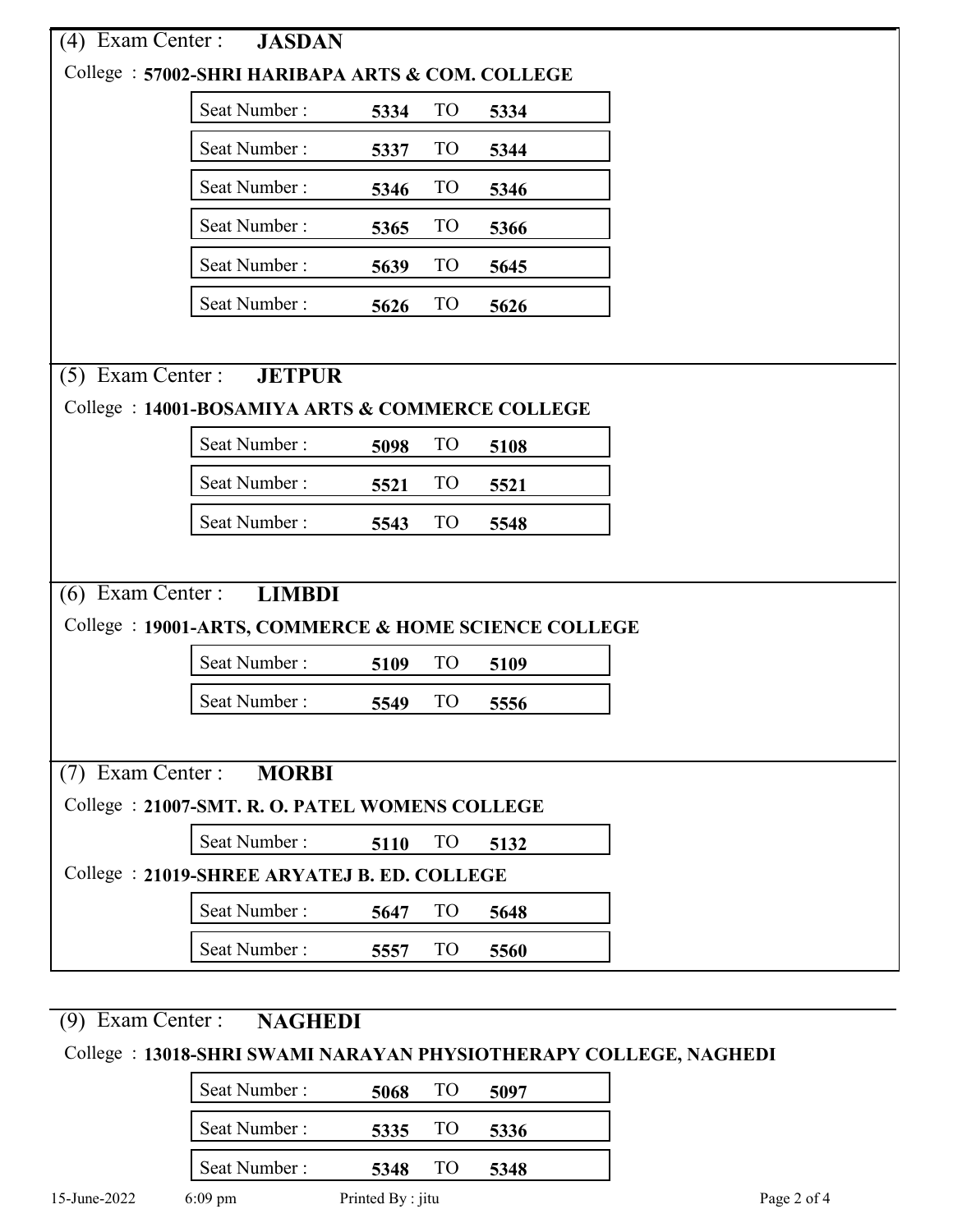|                      | Seat Number:                                         | 5364 | TO <sub>1</sub> | 5364 |  |
|----------------------|------------------------------------------------------|------|-----------------|------|--|
|                      | Seat Number:                                         | 5380 | T <sub>O</sub>  | 5381 |  |
|                      | Seat Number:                                         | 5384 | T <sub>O</sub>  | 5384 |  |
|                      | Seat Number:                                         | 5533 | T <sub>O</sub>  | 5542 |  |
|                      | Seat Number:                                         | 5627 | T <sub>O</sub>  | 5638 |  |
|                      |                                                      |      |                 |      |  |
| $(10)$ Exam Center : | <b>RAJKOT</b>                                        |      |                 |      |  |
|                      | College: 23069-CONVENTIONAL BUILDING                 |      |                 |      |  |
|                      | Seat Number:                                         | 5133 | <b>TO</b>       | 5190 |  |
|                      | Seat Number:                                         | 5281 | TO <sub>1</sub> | 5281 |  |
|                      | Seat Number:                                         | 5350 | T <sub>O</sub>  | 5356 |  |
|                      | Seat Number:                                         | 5360 | T <sub>O</sub>  | 5363 |  |
|                      | Seat Number:                                         | 5382 | <b>TO</b>       | 5382 |  |
|                      | Seat Number:                                         | 5561 | <b>TO</b>       | 5592 |  |
|                      | Seat Number:                                         | 5619 | T <sub>O</sub>  | 5622 |  |
|                      | Seat Number:                                         | 5649 | T <sub>O</sub>  | 5652 |  |
|                      | Seat Number:                                         | 5655 | T <sub>O</sub>  | 5656 |  |
|                      | Seat Number:                                         | 5661 | T <sub>O</sub>  | 5667 |  |
|                      |                                                      |      |                 |      |  |
| $(11)$ Exam Center : | <b>SAVARKUNDLA</b>                                   |      |                 |      |  |
|                      | College: 45001-KANAKIYA ARTS & SANGHVI COMM. COLLEGE |      |                 |      |  |
|                      | Seat Number:                                         | 5262 | TO <sub>1</sub> | 5280 |  |
|                      | Seat Number:                                         | 5282 | <b>TO</b>       | 5330 |  |
|                      | Seat Number:                                         | 5349 | T <sub>O</sub>  | 5349 |  |
|                      | Seat Number:                                         | 5367 | <b>TO</b>       | 5379 |  |
|                      | Seat Number:                                         | 5615 | TO <sub>1</sub> | 5618 |  |

## (12)Exam Center : **UPLETA**

## College : **27001-MUNICIPAL ARTS & COMMERCE COLLEGE**

|              | Seat Number:      | 5066              | 5067 |
|--------------|-------------------|-------------------|------|
|              | Seat Number:      | 5246              | 5256 |
| 15-June-2022 | $6:09 \text{ pm}$ | Printed By : jitu |      |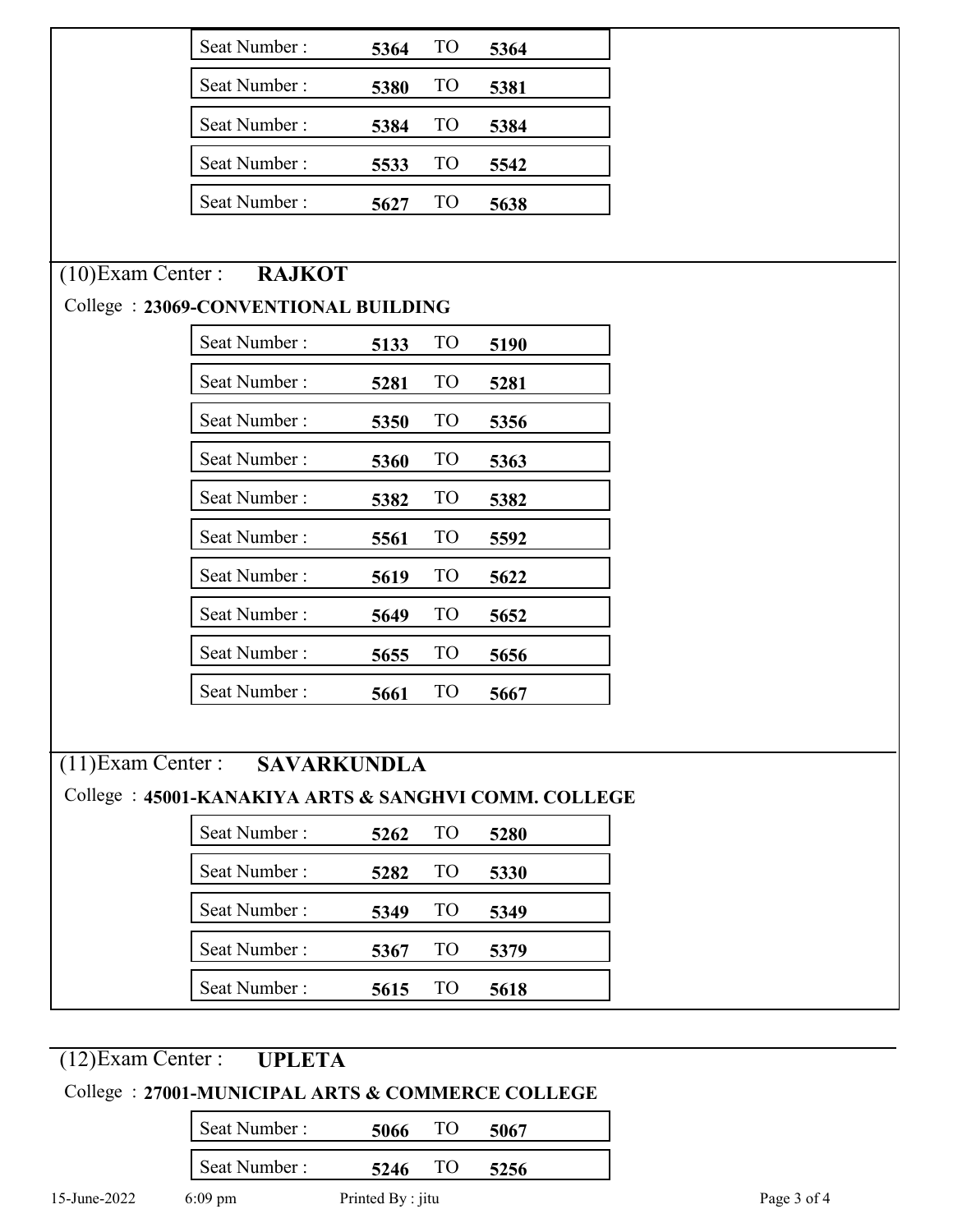|                      | Seat Number:                                                        | 5520 | TO <sub>1</sub> | 5520    |  |
|----------------------|---------------------------------------------------------------------|------|-----------------|---------|--|
|                      | Seat Number:                                                        | 5530 | T <sub>O</sub>  | 5532    |  |
|                      | Seat Number:                                                        | 5605 | TO <sub>1</sub> | 5609    |  |
|                      |                                                                     |      |                 |         |  |
| $(13)$ Exam Center : | WADHWAN                                                             |      |                 |         |  |
|                      | College : 29007-SMT. S. J. VARMORA B.B.A. AND B.C.A. MAHILA COLLEGE |      |                 |         |  |
|                      | Seat Number:                                                        | 5036 | T <sub>O</sub>  | 5045    |  |
|                      | Seat Number:                                                        | 5049 | <b>TO</b>       | 5065    |  |
|                      | Seat Number:                                                        | 5191 | <b>TO</b>       | 5245    |  |
|                      | Seat Number:                                                        | 5345 | T <sub>O</sub>  | 5345    |  |
|                      | Seat Number:                                                        | 5357 | <b>TO</b>       | 5359    |  |
|                      | Seat Number:                                                        | 5383 | T <sub>O</sub>  | 5383    |  |
|                      | Seat Number:                                                        | 5593 | TO <sub>1</sub> | 5604    |  |
|                      | Seat Number:                                                        | 5646 | T <sub>O</sub>  | 5646    |  |
|                      | Seat Number:                                                        | 5657 | TO <sub>1</sub> | 5660    |  |
|                      |                                                                     |      |                 |         |  |
| $(14)$ Exam Center : | <b>WANKANER</b>                                                     |      |                 |         |  |
|                      | College: 30001-DOSHI ARTS & COMMERCE COLLEGE,                       |      |                 |         |  |
|                      | Seat Number:                                                        | 5257 |                 | TO 5261 |  |
|                      | Seat Number:                                                        | 5331 | TO <sub>1</sub> | 5333    |  |
|                      | Seat Number:                                                        | 5610 | TO <sub>1</sub> | 5612    |  |
|                      | Seat Number:                                                        | 5623 | TO              | 5625    |  |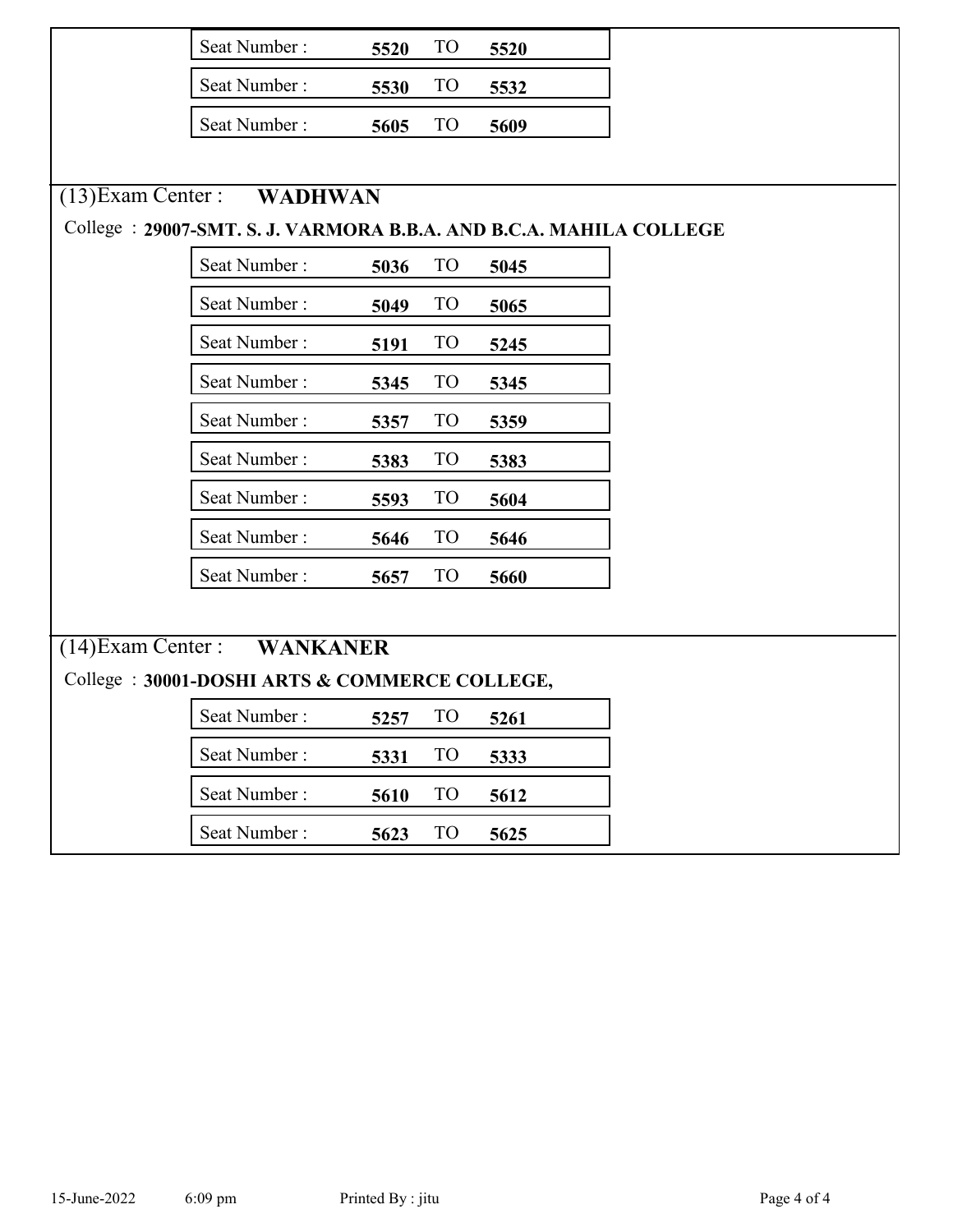| Academic Year: 2021-2022<br>Date & Day | Subject Name                                                                                                 | Paper Code<br>(Faculty-Course Code) |
|----------------------------------------|--------------------------------------------------------------------------------------------------------------|-------------------------------------|
| 16/06/2022<br>Thursday                 | CORE : 0011015002 - HINDI (ADHUNIK<br>HINDI UPANIYAS GABAN)<br>(Time: 10:30:00AM To 01:00:00PM)              | 1601030401050500                    |
|                                        | CORE : 0011015001 - ENGLISH<br>(Time: 10:30:00AM To 01:00:00PM)                                              | 1601070501050500                    |
| 17/06/2022<br>Friday                   | CORE : 0011015020 - GUJ P-11<br>(ARVACHIN GUJARATI SAHITYA<br>ITIHAS-1)<br>(Time: 10:30:00AM To 01:00:00PM)  | 1601010101051100                    |
|                                        | CORE : 0011015010 - HIN P-11 (HINDI<br>SAHITYA KA ITIHAS)<br>(Time: 10:30:00AM To 01:00:00PM)                | 1601030101051100                    |
|                                        | CORE : 0011015003 - ENG P-11<br>(WILLIAM SHAKESPEARE)<br>(Time: 10:30:00AM To 01:00:00PM)                    | 1601070101051100                    |
|                                        | CORE : 0011015028 - SAN P-11<br>(LAGHUSIDDHANT KAUMUDI)<br>(Time: 10:30:00AM To 01:00:00PM)                  | 1601100101051100                    |
|                                        | CORE : 0011015035 - HIS P-11<br>(HIS.OF CHINA &<br>JAPAN (1839-1914A.D.)<br>(Time: 10:30:00AM To 01:00:00PM) | 1601180101051100                    |
|                                        | CORE : 0011015045 - POLI.SCI. P-11<br>(MODERN POLITICAL IDEOLOGIES-1<br>(Time: 10:30:00AM To 01:00:00PM)     | 1601240101051100                    |
|                                        | CORE : 0011015052 - ECO P-11 (MICRO<br>$ECONOMICS - I)$<br>(Time: 10:30:00AM To 01:00:00PM)                  | 1601250101051100                    |
|                                        | CORE : 0011015063 - SOC P-11<br>(SOCIAL THINKERS-1)<br>(Time: 10:30:00AM To 01:00:00PM)                      | 1601260101051100                    |
|                                        | CORE : 0011015094 - GEO.P-11 (SOIL<br>GEOGRAPHY)<br>(Time: 10:30:00AM To 01:00:00PM)                         | 1601300101050900                    |
| 18/06/2022<br>Saturday                 | CORE : 0011015021 - GUJ P-12 (GUJ.<br>BHASHANO ITIHAS ANE SWARUP-1)<br>(Time: 10:30:00AM To 01:00:00PM)      | 1601010101051200                    |

Printed Time : 17:03.16

------------------------------------------------------------------------------ Printed Date : 14/06/2022 Printed By : jitendraex1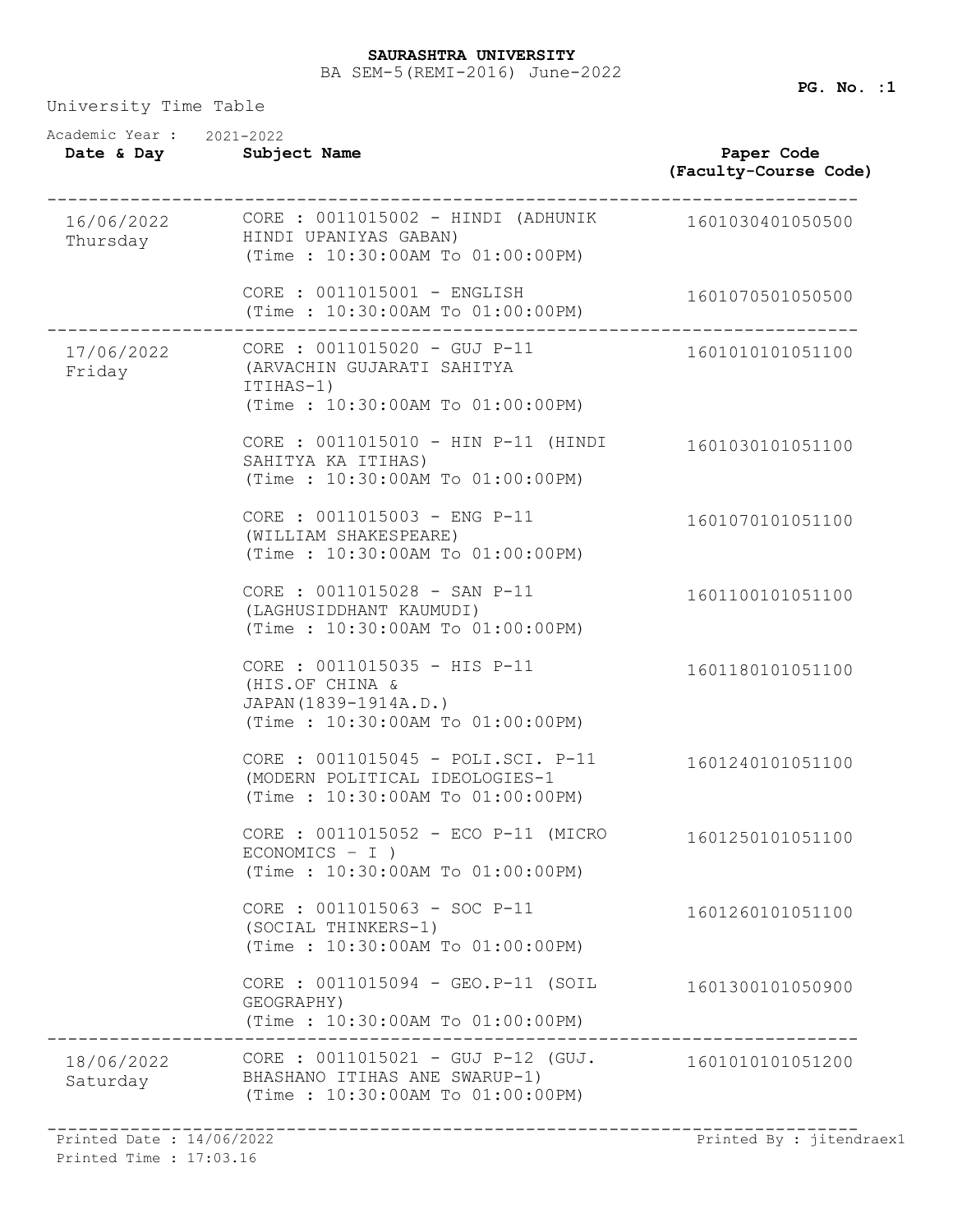| Academic Year: 2021-2022<br>Date & Day | Subject Name                                                                                             | Paper Code<br>(Faculty-Course Code) |
|----------------------------------------|----------------------------------------------------------------------------------------------------------|-------------------------------------|
| Saturday                               | 18/06/2022 CORE : 0011015011 - HIN P-12<br>(SAHITYA SIDDHANT-1)<br>(Time: 10:30:00AM To 01:00:00PM)      | 1601030101051200                    |
|                                        | CORE : 0011015004 - ENG P-12<br>(LITERARY CRITICISM - 3)<br>(Time: 10:30:00AM To 01:00:00PM)             | 1601070101051200                    |
|                                        | CORE : 0011015029 - SAN P-12<br>(BHASHAVIGYAN)<br>(Time: 10:30:00AM To 01:00:00PM)                       | 1601100101051200                    |
|                                        | CORE : 0011015036 - HIS P-12<br>(HISTORY OF U.S.A. (1861-1912 A.D.))<br>(Time: 10:30:00AM To 01:00:00PM) | 1601180101051200                    |
|                                        | CORE : 0011015046 - POLI.SCI. P-12<br>(GUJARAT POLITICS-1)<br>(Time: 10:30:00AM To 01:00:00PM)           | 1601240101051200                    |
|                                        | CORE : 0011015053 - ECO P-12<br>(DEVELOP. & ECO. OF ENVIRONMENT-I)<br>(Time: 10:30:00AM To 01:00:00PM)   | 1601250101051200                    |
|                                        | CORE : 0011015064 - SOC P-12<br>(INTRODUCTION OF SOCIAL RESEARCH)<br>(Time: 10:30:00AM To 01:00:00PM)    | 1601260101051200                    |
|                                        | CORE : 0011015086 - PSY P-12<br>(RESEARCH METHODS & STATISTICS - 1)<br>(Time: 10:30:00AM To 01:00:00PM)  | 1601270101051200                    |
|                                        | CORE : 0011015095 - GEO.P-12<br>(ENVIRONMENT GEOGRAPHY)<br>(Time: 10:30:00AM To 01:00:00PM)              | 1601300101051000                    |
| 20/06/2022<br>Monday                   | CORE : 0011015022 - GUJ P-13<br>(SAHITYANA SIDDHANTO-1)<br>(Time: 10:30:00AM To 01:00:00PM)              | 1601010101051300                    |
|                                        | CORE : 0011015012 - HIN P-13 (HINDI<br>BHASHA KA SWARUP EVAM VIKAS)<br>(Time: 10:30:00AM To 01:00:00PM)  | 1601030101051301                    |
|                                        | CORE : 0011015005 - ENG P-13 (THE<br>ENGLISH LANGUAGE & CHAUCER)<br>(Time: 10:30:00AM To 01:00:00PM)     | 1601070101051300                    |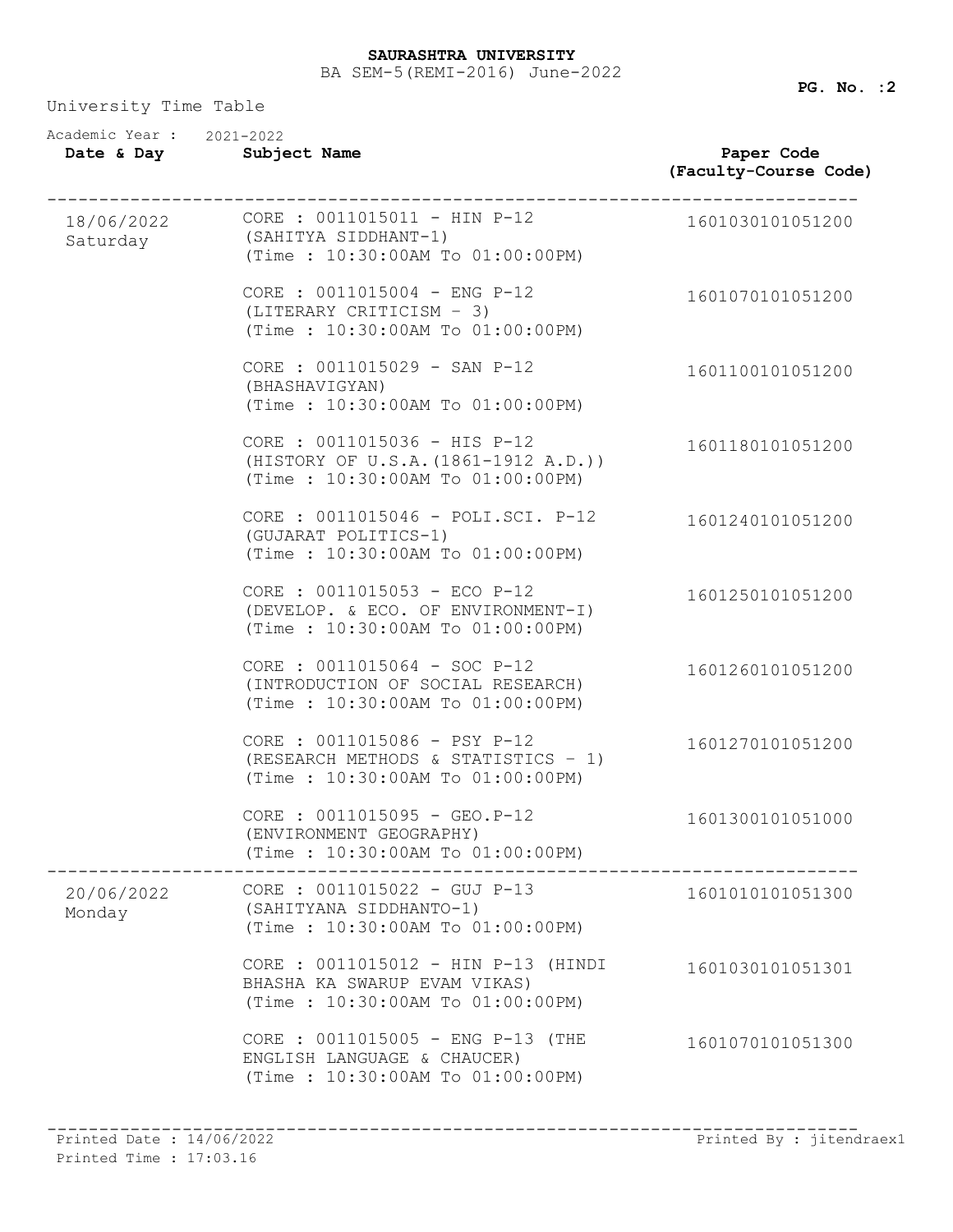| Academic Year: 2021-2022<br>Date & Day | Subject Name                                                                                                 | Paper Code<br>(Faculty-Course Code) |
|----------------------------------------|--------------------------------------------------------------------------------------------------------------|-------------------------------------|
| 20/06/2022<br>Monday                   | CORE : 0011015030 - SAN P-13<br>(DHARMASHASTRA ANE MANUSRUMTI)<br>(Time: 10:30:00AM To 01:00:00PM)           | 1601100101051300                    |
|                                        | CORE : 0011015037 - HIS P-13<br>(HIS.OF SOUTH EAST<br>ASIA (1850-1919AD)<br>(Time: 10:30:00AM To 01:00:00PM) | 1601180101051301                    |
|                                        | CORE : 0011015047 - POLI.SCI. P-13<br>(MODERN POLITICAL THINKERS-1)<br>(Time: 10:30:00AM To 01:00:00PM)      | 1601240101051300                    |
|                                        | CORE : 0011015055 - ECO P-13<br>(COMPA. STUDY OF ECONOMIC SYSTEM)<br>(Time: 10:30:00AM To 01:00:00PM)        | 1601250101051302                    |
|                                        | CORE : 0011015065 - SOC P-13<br>(PROBLEMS OF WOMEN)<br>(Time: 10:30:00AM To 01:00:00PM)                      | 1601260101051301                    |
|                                        | CORE : 0011015087 - PSY P-13<br>(PHYSIOLOGICAL PSY. (INTRODUCTION)<br>(Time: 10:30:00AM To 01:00:00PM)       | 1601270101051300                    |
|                                        | CORE : 0011015096 - GEO.P-13 (HUMAN<br>GEOGRAPHY)<br>(Time : 10:30:00AM To 01:00:00PM)                       | 1601300101051100                    |
| 21/06/2022<br>Tuesday                  | CORE : 0011015023 - GUJ P-14<br>(ARVACHIN GUJARATI SAHITYA SWARUPO)<br>(Time: 10:30:00AM To 01:00:00PM)      | 1601010101051400                    |
|                                        | CORE : 0011015014 - HIN P-14<br>(ADHUNIK HINDI NATAK, ANDHER<br>NAGARI)<br>(Time: 10:30:00AM To 01:00:00PM)  | 1601030101051401                    |
|                                        | CORE : 0011015015 - HIN P-14 (HINDI<br>KE CHARITRA PRADHAN NATAK)<br>(Time: 10:30:00AM To 01:00:00PM)        | 1601030101051402                    |
|                                        | CORE : 0011015006 - ENG P-14<br>(HISTORY OF ENGLISH LITERATURE)<br>(Time: 10:30:00AM To 01:00:00PM)          | 1601070101051400                    |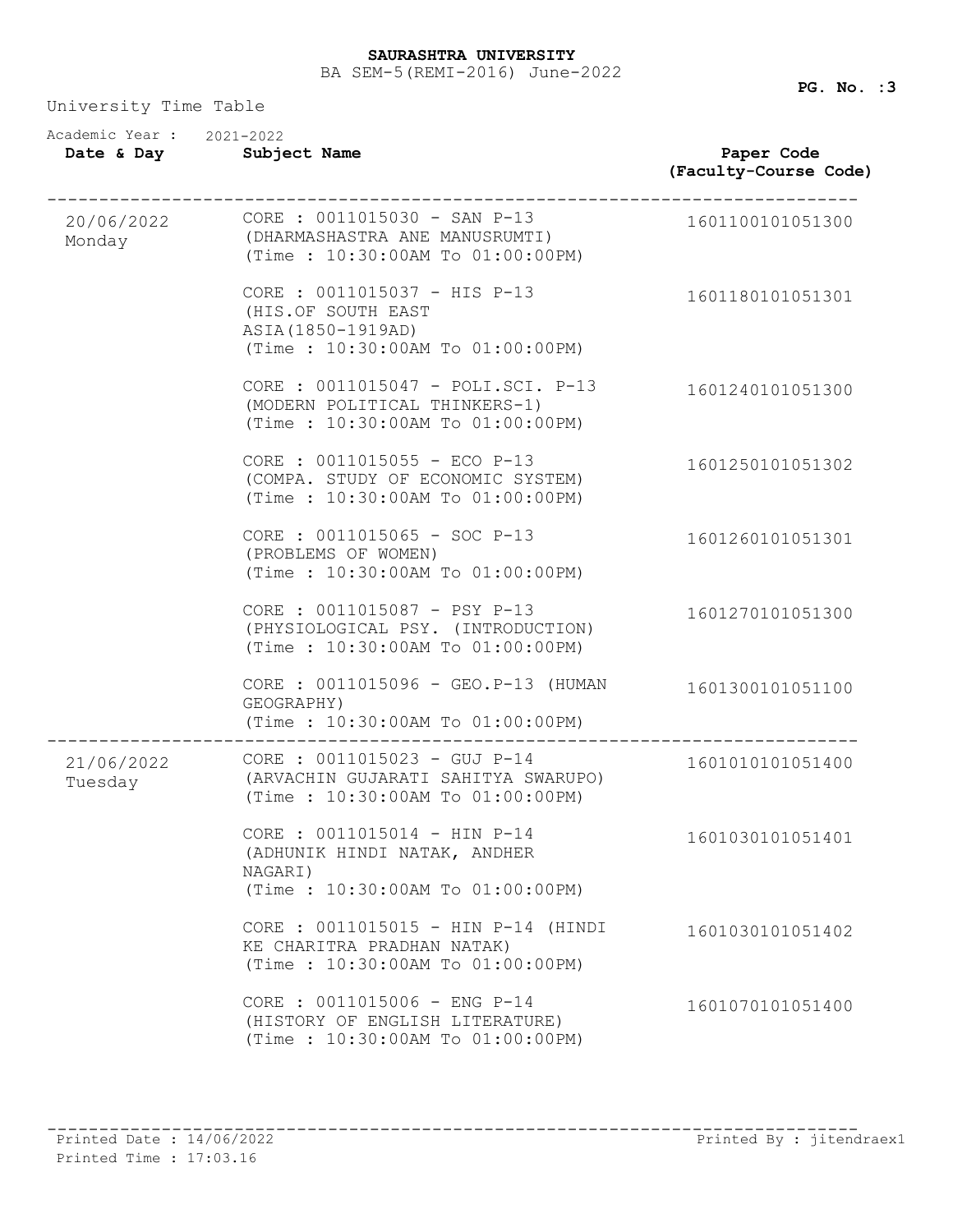| Academic Year: 2021-2022<br>Date & Day | Subject Name                                                                                                                    | Paper Code<br>(Faculty-Course Code) |
|----------------------------------------|---------------------------------------------------------------------------------------------------------------------------------|-------------------------------------|
| 21/06/2022<br>Tuesday                  | --------GORE-:-0011015031---SAN-P-14---------------1601100101051400<br>(SHRIMADBHAGVADGITA)<br>(Time: 10:30:00AM To 01:00:00PM) |                                     |
|                                        | CORE : 0011015039 - HIS P-14<br>(HISTORY OF RUSSIA (1894-1924AD))<br>(Time: 10:30:00AM To 01:00:00PM)                           | 1601180101051401                    |
|                                        | CORE : 0011015048 - POLI.SCI. P-14<br>(MODERN POLITICAL THOUGHTS-1)<br>(Time: 10:30:00AM To 01:00:00PM)                         | 1601240101051400                    |
|                                        | CORE : 0011015057 - ECO P-14<br>(INTERNATIONAL ECONOMICS - I)<br>(Time: 10:30:00AM To 01:00:00PM)                               | 1601250101051400                    |
|                                        | CORE : 0011015067 - SOC P-14<br>(INDUSTRIAL SOCIOLOGY)<br>(Time: 10:30:00AM To 01:00:00PM)                                      | 1601260101051401                    |
|                                        | CORE : 0011015068 - SOC P-14<br>(SOCIOLOGY OF RELIGION)<br>(Time: 10:30:00AM To 01:00:00PM)                                     | 1601260101051402                    |
|                                        | CORE : 0011015088 - PSY P-14<br>(ABNORMAL PSYCHOLOGY (ABNORMALITY)<br>(Time: 10:30:00AM To 01:00:00PM)                          | 1601270101051401                    |
|                                        | CORE : 0011015097 - GEO.P-14<br>(GEOGRAPHY OF MANUFACTURING)<br>(Time: 10:30:00AM To 01:00:00PM)                                | 1601300101051200                    |
| 22/06/2022<br>Wednesday                | CORE : 0011015024 - GUJ P-15<br>(MADHYAKALIN PRASHISHT KRUTI)<br>(Time: 10:30:00AM To 01:00:00PM)                               | 1601010101051501                    |
|                                        | CORE : 0011015016 - HIN P-15<br>(PRACHIN HINDI KAVYA-1)<br>(Time: 10:30:00AM To 01:00:00PM)                                     | 1601030101051501                    |
|                                        | CORE : 0011015007 - ENG P-15<br>(INDIAN POETICS)<br>(Time: 10:30:00AM To 01:00:00PM)                                            | 1601070101051500                    |
|                                        | CORE : 0011015032 - SAN P-15<br>(SANSKRUT BHASHA ANE SAHITYA)<br>(Time: 10:30:00AM To 01:00:00PM)                               | 1601100101051500                    |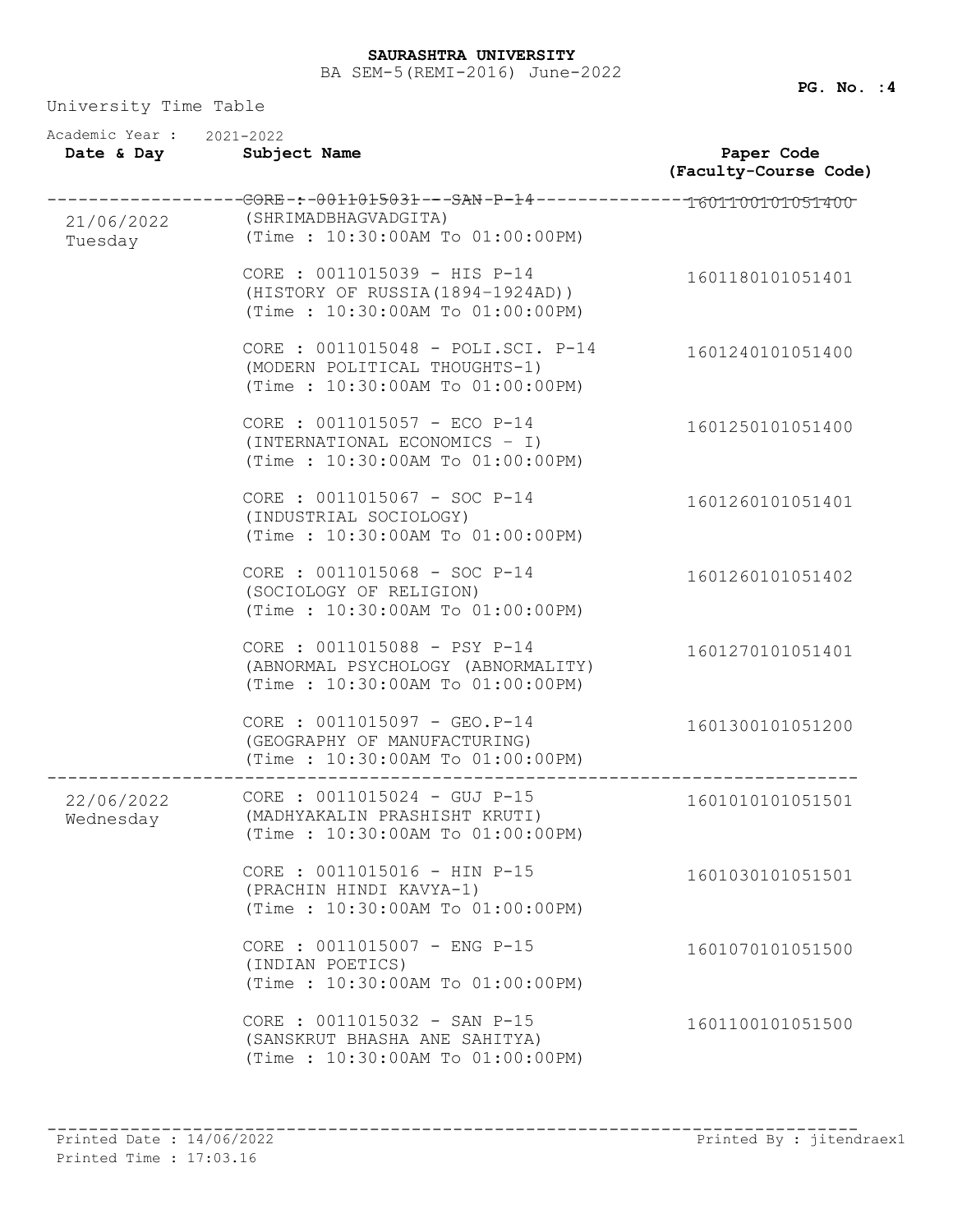| Academic Year: 2021-2022<br>Date & Day | Subject Name                                                                                               | Paper Code<br>(Faculty-Course Code) |
|----------------------------------------|------------------------------------------------------------------------------------------------------------|-------------------------------------|
| 22/06/2022<br>Wednesday                | CORE : $0011015041 - HIS P-15$ (THE<br>CONST. OF THE REPUBLIC OF INDIA<br>(Time: 10:30:00AM To 01:00:00PM) | 1601180101051501                    |
|                                        | CORE : 0011015049 - POLI.SCI. P-15<br>(MODERN CONSTITUTIONS -1)<br>(Time: 10:30:00AM To 01:00:00PM)        | 1601240101051500                    |
|                                        | CORE : 0011015058 - ECO P-15<br>(HISTORY OF ECONOMIC THOUGHT-I)<br>(Time: 10:30:00AM To 01:00:00PM)        | 1601250101051500                    |
|                                        | CORE : 0011015069 - SOC P-15<br>(SOCIAL CHANGE IN MODERN INDIA)<br>(Time: 10:30:00AM To 01:00:00PM)        | 1601260101051500                    |
|                                        | CORE : 0011015090 - PSY P-15<br>(INDUSTRIAL PSYCHOLOGY-I)<br>(Time: 10:30:00AM To 01:00:00PM)              | 1601270101051501                    |
|                                        | CORE : 0011015091 - PSY P-15<br>(PSYCHOLOGICAL ESSAYS-1)<br>(Time: 10:30:00AM To 01:00:00PM)               | 1601270101051502                    |
|                                        | CORE : 0011015098 - GEO.P-15<br>(FUND.OF ECONOMIC GEOGRAPHY-1)<br>(Time : 10:30:00AM To 01:00:00PM)        | 1601300101051300                    |
| 23/06/2022<br>Thursday                 | CORE : 0011015026 - GUJ P-16<br>(BHARTIYA BHASHA NI KRUTI)<br>(Time: 10:30:00AM To 01:00:00PM)             | 1601010101051601                    |
|                                        | CORE : 0011015027 - GUJ P-16<br>(GUJARATI VYAKARAN, SARJAN, LEKHAN)<br>(Time: 10:30:00AM To 01:00:00PM)    | 1601010101051602                    |
|                                        | CORE : 0011015018 - HIN P-16<br>(ADHUNIK HINDI NIBANDH SAHITYA)<br>(Time: 10:30:00AM To 01:00:00PM)        | 1601030101051601                    |
|                                        | CORE : 0011015008 - ENG P-16 (NON<br>BRITISH MASTERS)<br>(Time: 10:30:00AM To 01:00:00PM)                  | 1601070101051601                    |
|                                        | CORE : 0011015033 - SAN P-16<br>(SAHITIYAK NIBANDHO)<br>(Time: 10:30:00AM To 01:00:00PM)                   | 1601100101051601                    |